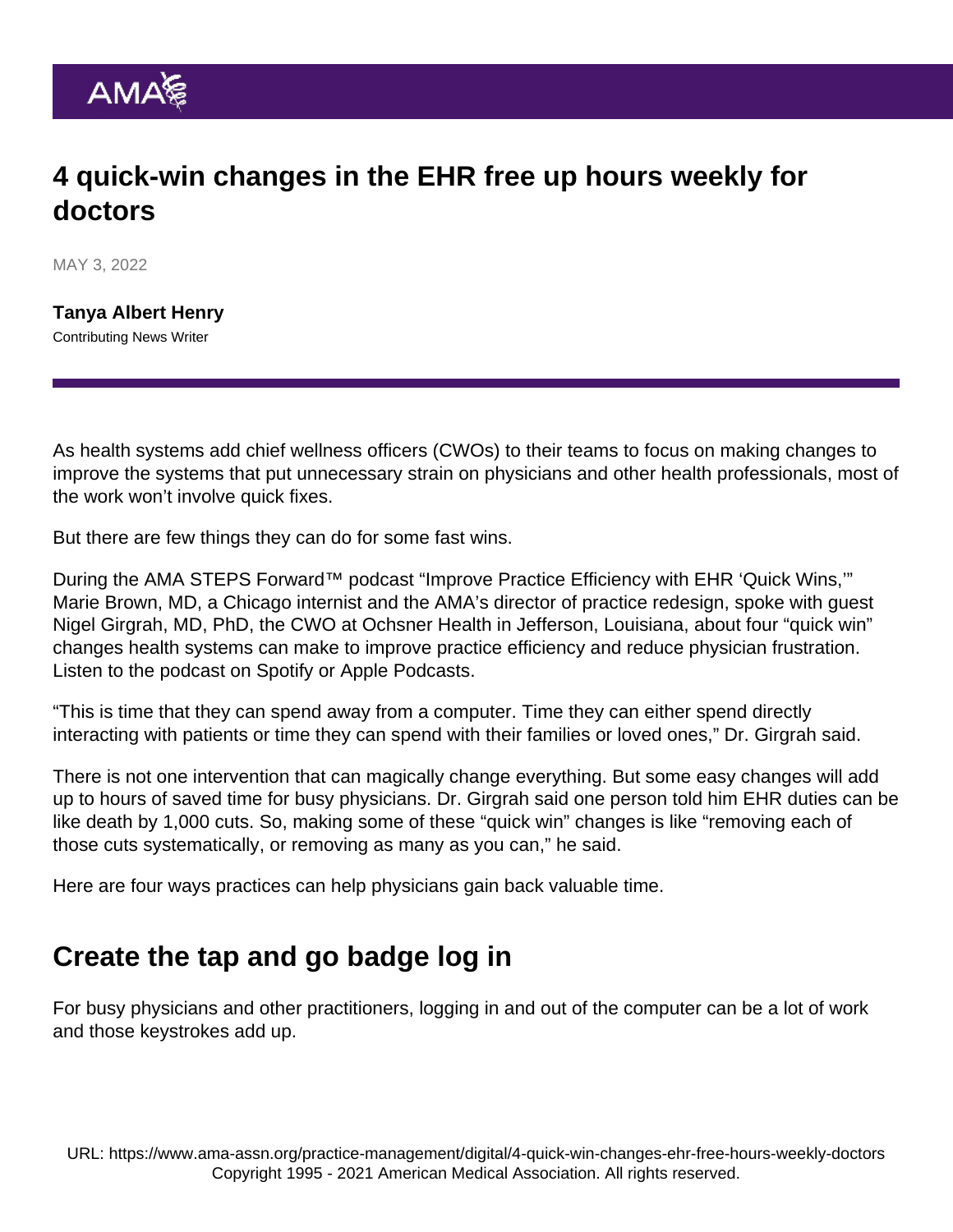Work with your EHR vendor to create a way for physicians and other practitioners to tap their badge to log in to the system.

Time saved per day for busy physicians? About 20 to 30 minutes.

### Develop "lazy orders"

When physicians order tests such as a CT scan or MRI, questions pop up in the EHR that require doctors about 20 clicks to get through. For about half of those questions, though, the EHR already has the answer, Dr. Girgrah said.

His team worked with the IT department to tweak the EHR so that physicians didn't have to answer questions that were already in the EHR, saving them time with each order.

#### Eliminate unnecessary inbox messages

Ochsner, a member of the [AMA Health System Program](https://www.ama-assn.org/amaone/ama-health-system-program), introduced Epic in 2012. About nine years later, there were 18 million unread messages in the in-baskets.

Knowing there were so many unread messages provided "an opportunity to look at unnecessary or duplicative message types and actually remove them going forward," Dr. Girgrah said. For example, primary care physicians were getting an email when a patient checked into the emergency department, when they were seen and then the disposition.

"I guess that's nice, but what you hear from our primary care physicians is they basically just want one message that summarizes all of those events," Dr. Girgrah said.

Cutting down on the number of messages generated was a win for physicians in time saved and patient safety, he said.

## Rethink prescription refills

What started as a quality and safety initiative by the pharmacy team turned into a physician well-being initiative that eliminated about 70% of the pharmacy refill requests that doctors and their teams were receiving.